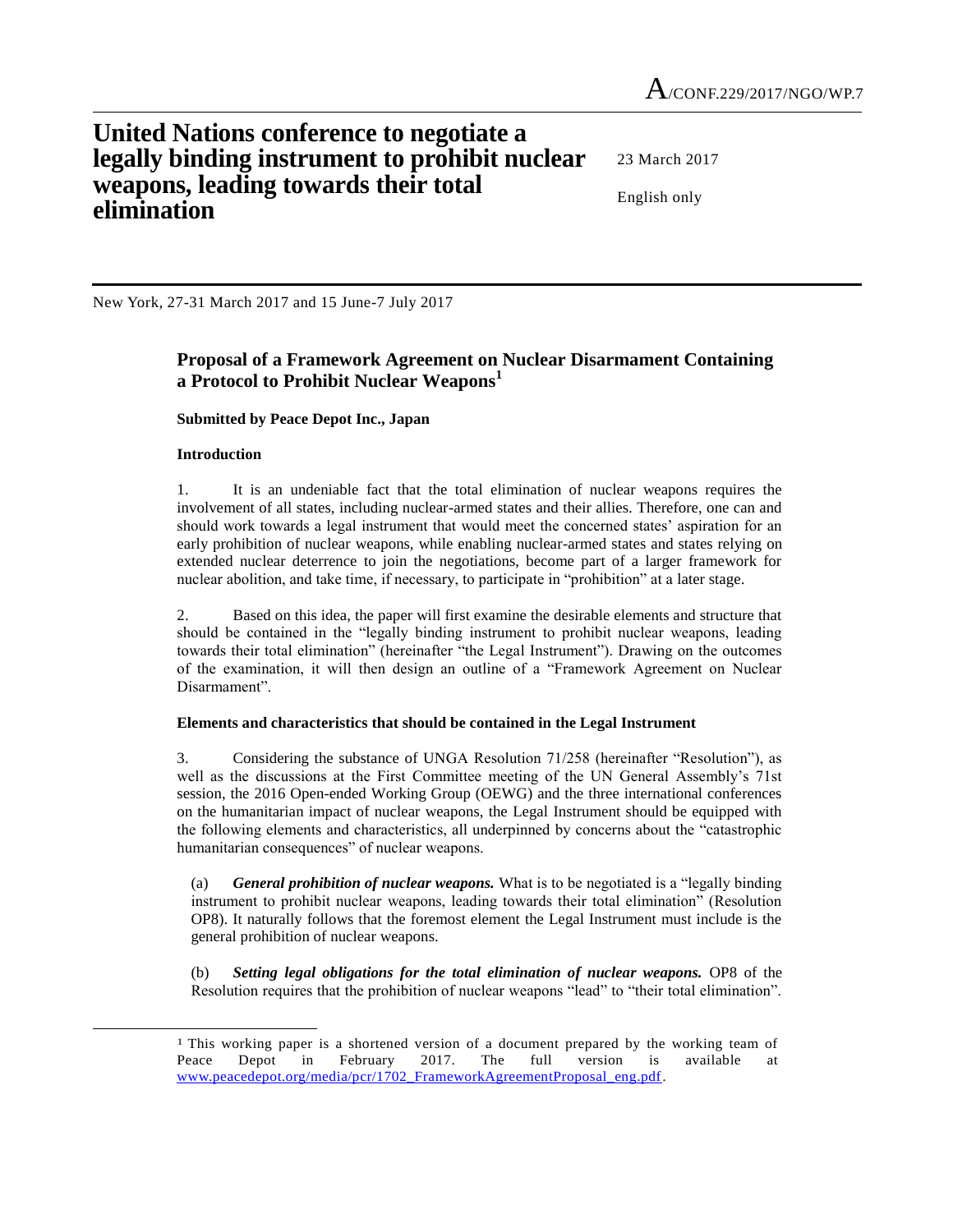To meet the requirements under OP8 clearly enough, it would be desirable to codify in the form of legal obligations, the political commitments listed in PP9 of the Resolution, which are commitments made repeatedly in connection with the Nuclear Non-proliferation Treaty (NPT).

(c) *Ensuring a complementary relationship with the NPT.* In order to maintain as much as possible the cooperative relationship among nuclear-armed, non-nuclear and nuclear-reliant states in nuclear disarmament and non-proliferation efforts, it is important to ensure that the NPT review process and the prohibition treaty's negotiation process do not conflict but complement with each other. From that perspective, it would be desirable for the Legal Instrument to be so designed as to allow for acknowledgement in future consensus documents adopted at NPT conferences, in accordance with Resolution OP6.

(d) *Enabling phased participation in "prohibition".* The Resolution also encourages all UN "Member States to participate in the conference (to negotiate the legal instrument)" (OP9). However, the views of nuclear-armed and nuclear-reliant non-nuclear states expressed so far offers little hope for those states to join a prohibition treaty from the very beginning. Therefore it would be of great significance to pursue the formulation of a legal instrument which would promote flexibility in the position of nuclear-armed states and especially nuclear-reliant nonnuclear states, induce them to take part in the negotiations, and gain their support by allowing their later participation in "prohibition". This would constitute a concrete measure "leading towards the total elimination" of nuclear weapons.

(e) *Pursuit of transparency and risk-reduction measures relating to existing nuclear weapons.* Considering that the initiative to prohibit nuclear weapons originated from concerns about the "catastrophic humanitarian consequences" of the use or detonation of nuclear weapons, measures should be sought to reduce the risk of nuclear detonation, whether by accident or intent (see PP3 of the Resolution). As OP7 "recommends that States consider implementing" these measures "as appropriate", it is in line with the spirit of the Resolution to put those measures on the negotiation table, along with "prohibition".

(f) *Setting obligations on states to provide assistance to nuclear victims, and to educate the public and raise awareness on nuclear damage.* OP7 of the Resolution recommends that States "consider implementing (…) the various measures suggested in the report of the (Openended) Working Group". The OEWG Report (A/71/371) states that a legally binding instrument to prohibit nuclear weapons could include the "recognition of the rights of victims of the use and testing of nuclear weapons" and "a commitment to provide assistance to victims and to environmental remediation" (para.35). It also emphasizes the importance of education and awareness-raising on the reality of nuclear damage and the catastrophic humanitarian consequences of nuclear weapons use (para. 59 and 60). Therefore, it would be in line with the spirit of the Resolution to put on the negotiation table the positive obligations states parties should bear in relation to these matters.

(g) *Elimination and verification not necessarily included.* PP17 of the Resolution talks about "a legally binding instrument prohibiting nuclear weapons" while the next paragraph, PP18, talks about "additional measures (…) for the irreversible, verifiable and transparent destruction of nuclear weapons". The fact that the Resolution takes up "prohibition" and "destruction" separately seems to imply that this Legal Instrument does not necessarily need to contain provisions on "verification", "destruction" or "elimination". Nevertheless, since the final goal is "total elimination" and "the legally binding instrument" should be "leading towards" it (OP8), it would be desirable for the Legal Instrument to contain obligations on the total elimination of nuclear weapons.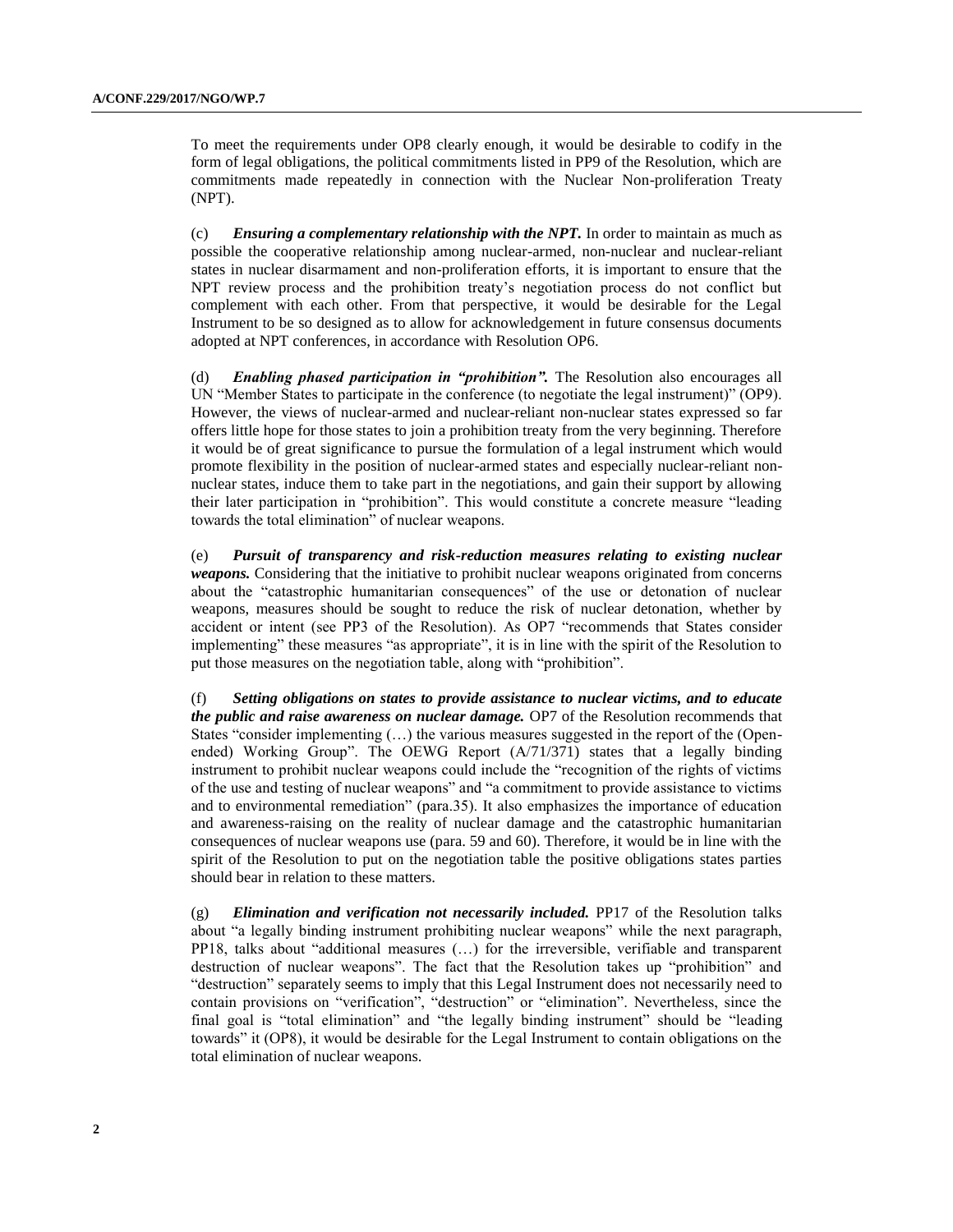# **Draft outline of a Framework Agreement on Nuclear Disarmament**

4. Based on the consideration above, we propose a "framework agreement" model, which is a form of legal instrument ensuring the general prohibition of nuclear weapons, containing elements from legal obligations for total elimination to transparency and risk reduction measures, and allowing for the optional and phased participation of states.

5. The 2016 OEWG Report describes a "framework agreement" as a legal instrument "which would comprise either a set of mutually reinforcing instruments dealing progressively with various aspects of the nuclear disarmament process, or a chapeau agreement followed by subsidiary agreements or protocols that would lead gradually to a nuclear-weapon-free world" (para. 38). The framework agreement we propose here comes under the latter category in the OEWG Report's description.

6. Concerning nuclear disarmament, a general agreement does exist among states on the goal to "attain and maintain a world without nuclear weapons". However, as for the specific measures and timeframe to achieve the goal, a large gap lies in their views and positions, thus hindering progress toward the achievement of the goals. The "framework agreement" model seems to serve as an effective solution to this reality.

7. The following is a suggested draft outline of a Framework Agreement on Nuclear Disarmament, consisting of the Main Body which establishes the "chapeau agreement" and a number of Protocols.

#### **The Main Body**

l

8. The Main Body of the framework agreement constitutes a "chapeau agreement" codifying the scope, legal obligations for the total elimination of nuclear weapons, the relationship between the main body and protocols, and arrangements regarding the Conference of the Parties and other operational matters.

(a) The provision on the objectives might be as follows: "With a view to averting the catastrophic devastation that would be unleashed upon all humanity and the environment by nuclear war, as well as to avert the risk of such war occurring, the objective of this Framework Agreement would be to eliminate national armaments of atomic weapons and thus achieve a world without nuclear weapons". Here we drew upon the expressions in the Preamble of the NPT and the first UN Resolution (A/RES/ (1)), in the belief that stipulating goals on which there is already a universal agreement would lower the hurdle for states to accept the Main Body.

(b) States parties shall undertake the legal obligations stated below. These obligations reflect either a unanimous recommendation made by the International Court of Justice (ICJ), or the near-universal agreements made through nuclear disarmament and non-proliferation negotiations. Consequently, the Main Body must be acceptable to both the nuclear-armed states and their allied nuclear-reliant non-nuclear states:

- i) To make special efforts to establish the necessary framework to achieve and maintain a world without nuclear weapons<sup>2</sup>;
- ii) To pursue in good faith and bring to a conclusion negotiations leading to nuclear

<sup>2</sup> "Conclusions and recommendations for follow-on actions" B-iii in the Final Document of the 2010 NPT Review Conference (adopted May 28, 2010); NPT/CONF.2010/50 (Vol. I)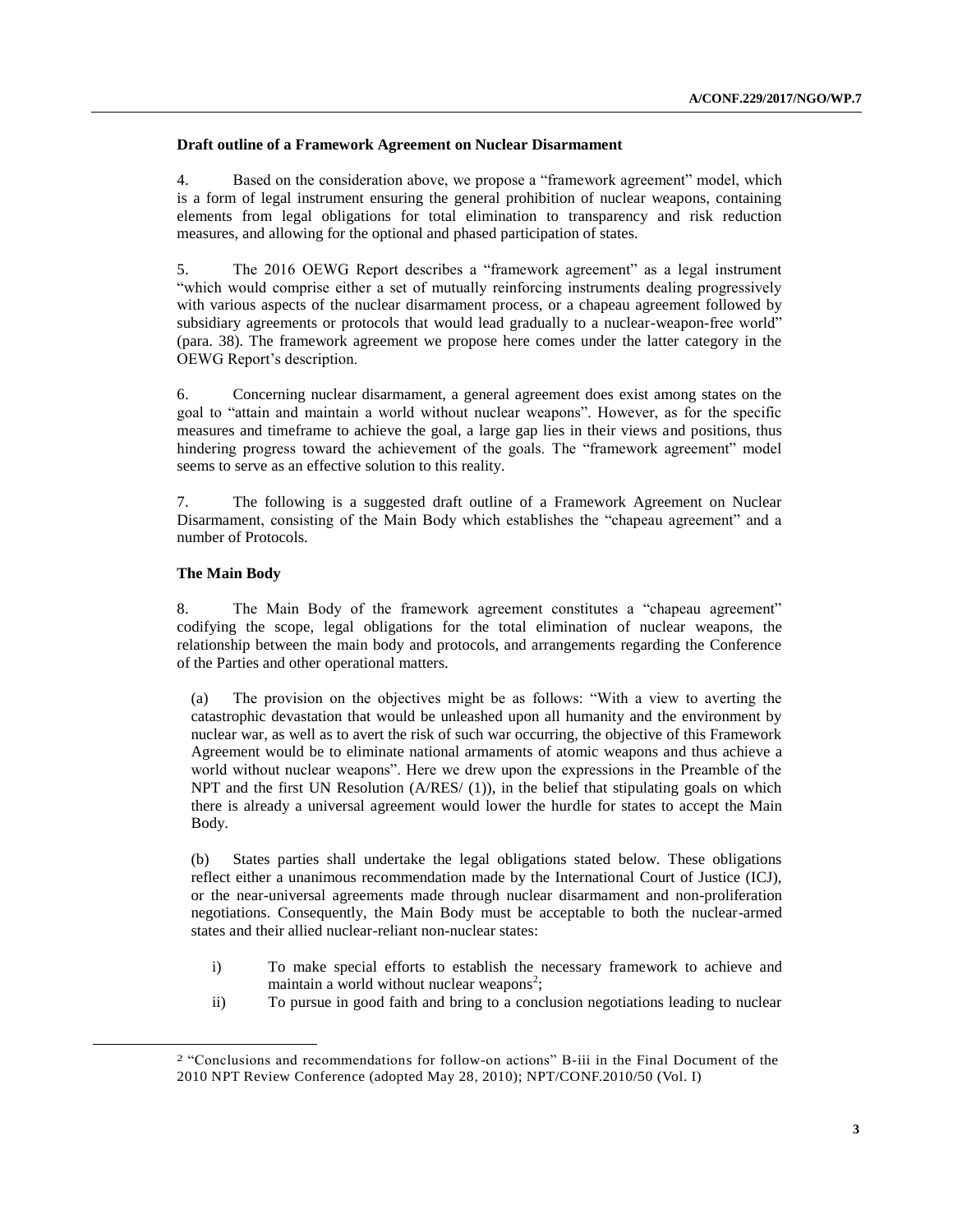disarmament in all its aspects under strict and effective international control<sup>3</sup>;

- iii) To pursue policies that are fully compatible with the objective of achieving a world without nuclear weapons<sup>4</sup>;
- iv) An unequivocal undertaking by nuclear armed states to accomplish the total elimination of their nuclear arsenals leading to nuclear disarmament<sup>5</sup>; and
- v) To rapidly move towards an overall reduction in the global stockpile of all types of nuclear weapons, and to further diminish the role and significance of nuclear weapons in all military and security concepts, doctrines and policies<sup>6</sup>.

(c) The Main Body shall also stipulate: the relationship between itself and the Protocols, technical matters relating to the Conference of the Parties and operating agencies, and conditions for entry-into-force. As for the entry-into-force conditions, it would be important to allow for flexibility, so as to enable phased participation in Protocols depending on the situation of each state party.

#### **Protocols**

9. The Conference of the Parties shall negotiate and conclude Protocols, which would give shape to the objectives and legal obligations mentioned above. The negotiation and conclusion of some of the Protocols, in particular the Protocol on the general prohibition of nuclear weapons, shall take place in parallel with those of the Main Body. States Parties to the Main Body are allowed to become parties, optionally and in a phased manner, if necessary, to the Protocols exemplified below. Each of the Protocols, as well as the Main Body itself, shall set up their own individual Conference of the Parties. Different Protocols can have different conditions for entry-into-force. The provisions of each Protocol can be reviewed and revised at the relevant Conference of the Parties as the need arises, as long as the amendment is consistent with the objectives and obligations in the Main Body.

(a) The *Protocol on the general prohibition of nuclear weapons* shall prohibit the possession, development, production, testing, acquisition, stockpiling, transfer, deployment, use and threat of use of nuclear weapons, as well as the assisting, financing, encouraging and inducing of these acts. As for the "use and threat of use", a significant distinction lies between those acts and the acts of "possession" or "stockpiling". They are acts that cause the catastrophic humanitarian consequences of nuclear detonation, while neither "possession" nor "stockpiling" causes such damages. It was because of this distinction that the 1996 ICJ Advisory Opinion focused primarily on the legality of "the threat and use of nuclear weapons". Subsequently, concluding a separate protocol prohibiting the "use and threat of use" may also be an option. Nuclear-armed and reliant states may become ready to sign a protocol prohibiting threat or use before they are ready to join a comprehensive prohibition that also bans possession.

(b) A *Protocol on positive obligations* shall set the obligations of states to assist the victims of nuclear weapon activities including use, development and maintenance, to remedy environmental damage, and to promote education and public awareness-raising on the reality of nuclear damage.

l

<sup>3</sup> Paragraph 105 (2) F in the Advisory Opinion of the International Court of Justice (ICJ) (adopted July 8, 1996), and Article VI of the NPT

<sup>4</sup> Action 1 in "Conclusions and recommendations for follow-on actions" of the 2010 NPT Review Conference Final Document (May 28, 2010); NPT/CONF.2010/50 (Vol. I)

<sup>5</sup> Page 14, Paragraph 15-6, "Article VI and eighth to twelfth preambular paragraphs", Part I in the 2000 NPT Review Conference Final Report (May 19, 2000; NPT/CONF.2000/28)

<sup>6</sup> Action 5 in "Conclusions and recommendations for follow-on actions" of the 2010 NPT Review Conference Final Document (May 28, 2010); NPT/CONF.2010/50 (Vol. I)